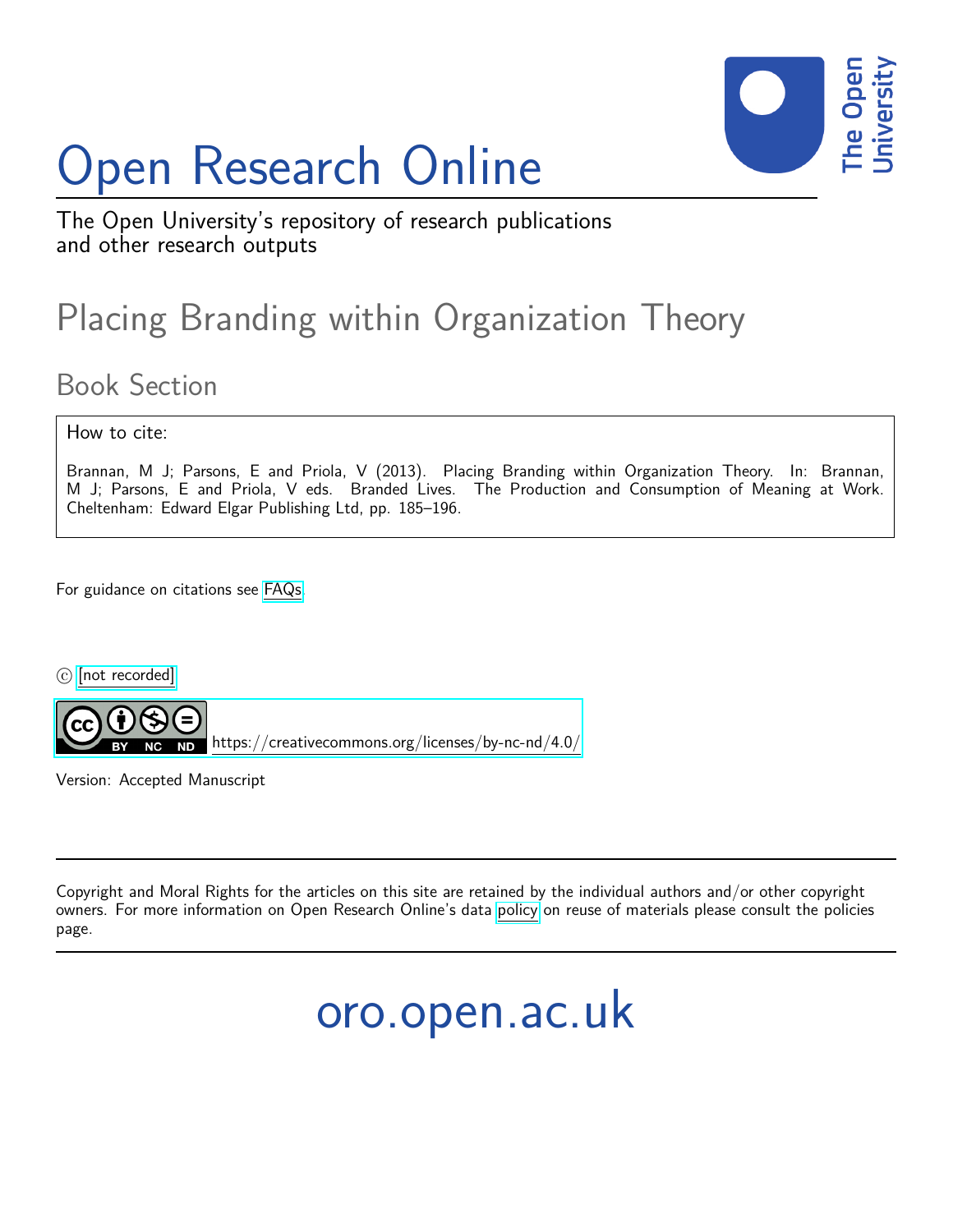**In Brannan, M.J., Parsons, E. and Priola, V. (Eds) (2011 hard-back - 2013 paper-back)**  *Branded Lives: The Production and Consumption of Meaning at Work***. Cheltenham: Edward Elgar Publishing Ltd. pp, 185 - 196.**

#### **Placing Branding within Organization Theory**

*Brannan, M.J., Parsons, E. and Priola, V.*

The aim of this volume has been to contribute to the emerging discussion surrounding employee branding with a series of studies focusing upon the realities of 'living the brand' for workers at the point of production. The chapters in this volume provide a rich insight into the experience of employee branding in various organizational contexts and in keeping with our aim, the approach taken by our contributors has focused on the lived experience of branding and its wider resonance for sociological debates on work. In this final chapter we seek to explore some of the key emergent themes and issues and call for more empirical work to critically explore the scope and limitations of employee branding from a socio-economic perspective. We also seek to place employee branding into a wider theoretical debate informed by a sociological understanding of the role of branding in contemporary organizations and society. Whilst we think this contribution does much to explore the experience of branding, there is a notable absence, both here and elsewhere, of systematic survey level work that might be used to explore the extent and scope of branding and its impact as an employment strategy for the macro economy. In considering the impact of branding at a micro level, we have provided an initial attempt to establish the wider importance of brand value in contemporary capitalism and the first and final chapters consciously 'bookend' the case study material, accounting for the significance of branding for financialisation (the first chapter) and to diversity management in organizations (the final chapter).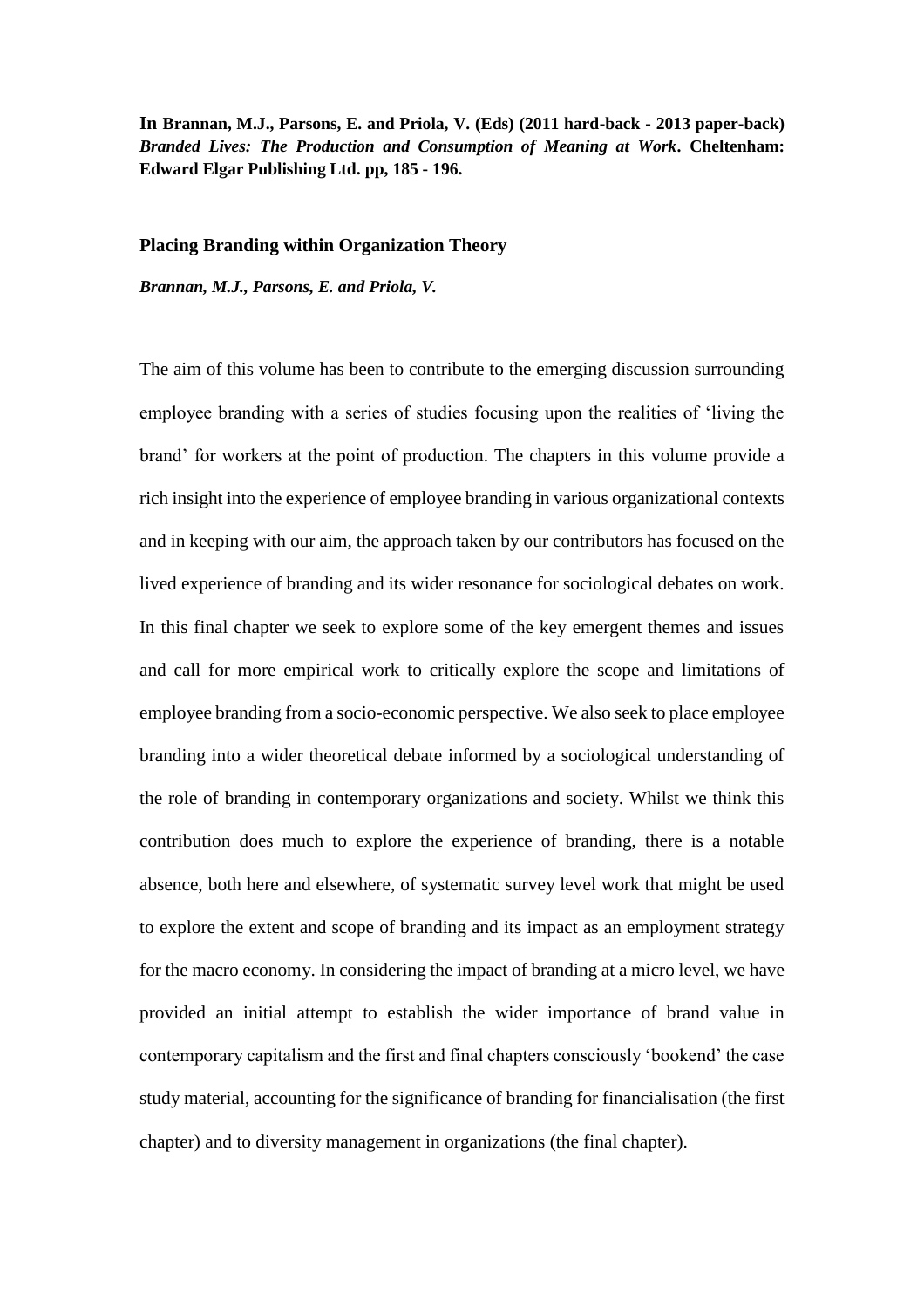The chapters present a range of illuminating themes and ideas providing a significant contemporary commentary on the brand experience. A central theme that cuts across the contributions is the complexity of the branding experience for employees and for employers. The degree of flux, dynamism and contestation that lies at the heart of the employee brand performance stands in stark contrast to the very notion of brand, which at its core, attempts to bundle a range of themes and emotions into one simple universally communicative concept. We take this insight to be significant and, from a practitioner perspective, this alone should give, at least, some pause for thought to those who would seek to harness employee branding in the service of organizational objectives. Those that have grown accustomed to the elegant simplicity of notions of brand image in contemporary capitalism should be aware that the overwhelming experience of branded employment, on the evidence presented here, does not correspond to a series of slickly replicated identical performances demonstrating neat alignment between employee and organization; rather the experience of branding demonstrates fracture, paradox and staccato subversions which have the capacity to thwart rather than to secure organizational objectives and desires.

Albeit primarily empirically based, it is notable that a number of chapters in this volume have, in various ways, attempted to theorise the experience of employee branding and this is something that we wish to continue in this final section. Offering a theoretical insight is of value as an attempt to explore, not only the ways in which employee branding processes actually work, but also how they fit in relation to wider mechanisms and dynamics of organizational and social life. In this way we might better understand the scope and limitations of the branding idea and how it relates to macro-level economic and political issues. In this task we feel that the use of a variety of theoretical resources may help to shed light on the branding process, thus we recognise that we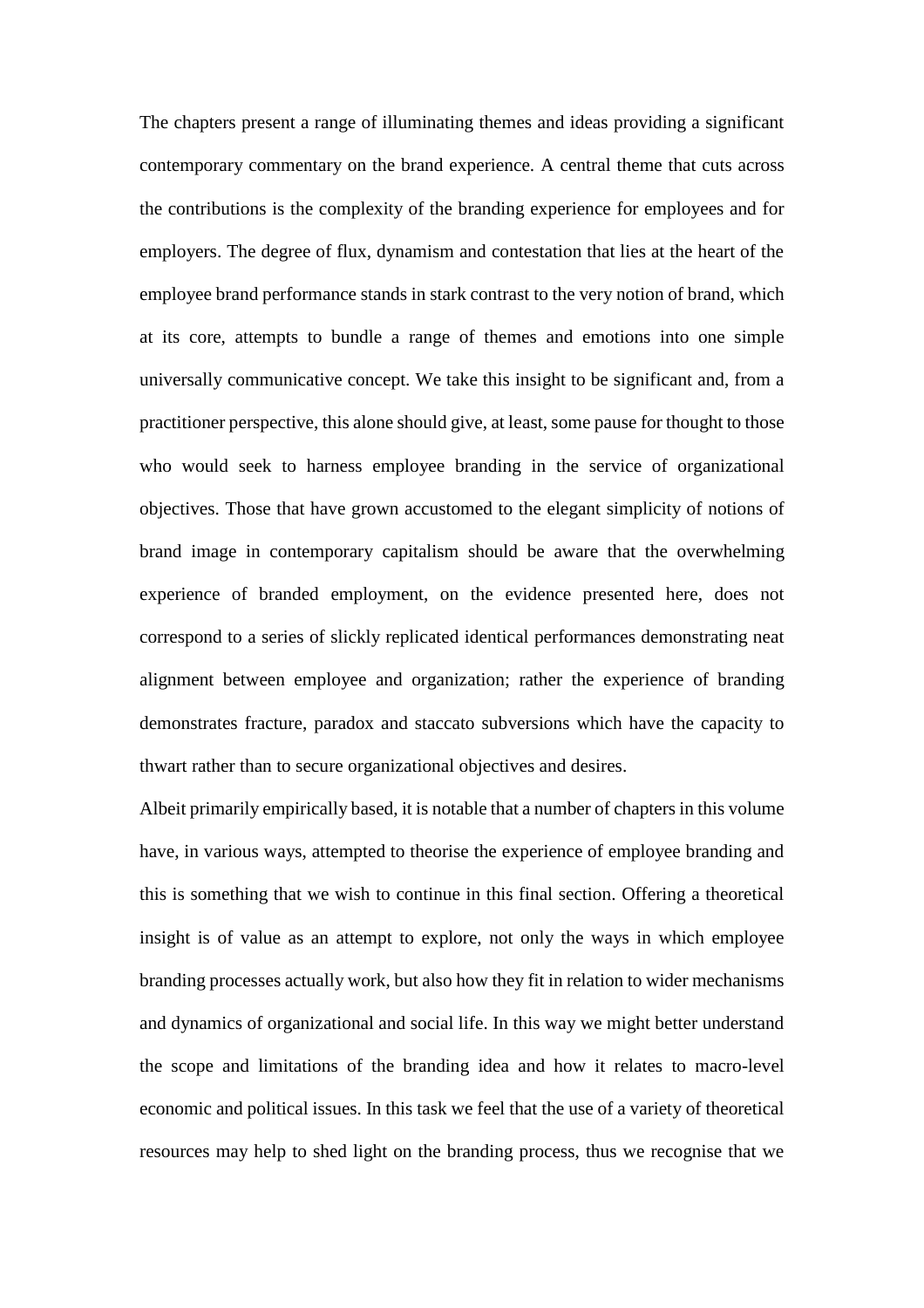offer these insights as initial engagements with the concept from a more critical perspective. We are therefore pragmatic, rather than partisan, with our choice of theory and are guided by explanatory capacity rather than ideological commitment to existing theoretical alignments. Rather than offering the 'final word' on employee branding we seek here to make tentative steps towards a theorisation of the complexity that has been amply demonstrated in the empirical accounts and see our conclusion as 'opening up' rather than closing down much needed discussion in this area. This final chapter, therefore, represents an initial attempt to present some theoretical remarks and make sense of the brand complexity.

Much of the initial literature on employee branding (e.g. Miles and Mangold, 2004) argues that branding can and should go beyond internal marketing tactics (Rafiq and Ahmed, 2000) to involve organisational-wide strategies (as noted in the case of HRM processes discussed in a number of chapters). Such strategies are designed to motivate employees to internalise and perform the desired brand image in order to enhance customer satisfaction and organizational productivity. Although the rhetoric of employee branding might originate from within specific forms of functionalist management literature, a key concern in all the contributions to this volume is the critical engagement with the branding concept. Limiting the analysis of employee branding to internal marketing and functional HR issues omits crucial wider political and ethical debates that we see as significant.

Further, the development of internal marketing into forms of employee branding represents symbolically, materially and bodily a move on the part of capital to shift the terrain of control from the interiority of organizational space to the outside life-space of employees *and* potential employees. The impact of this, not only on one's work identity, but also on other identities outside of work, clearly needs far more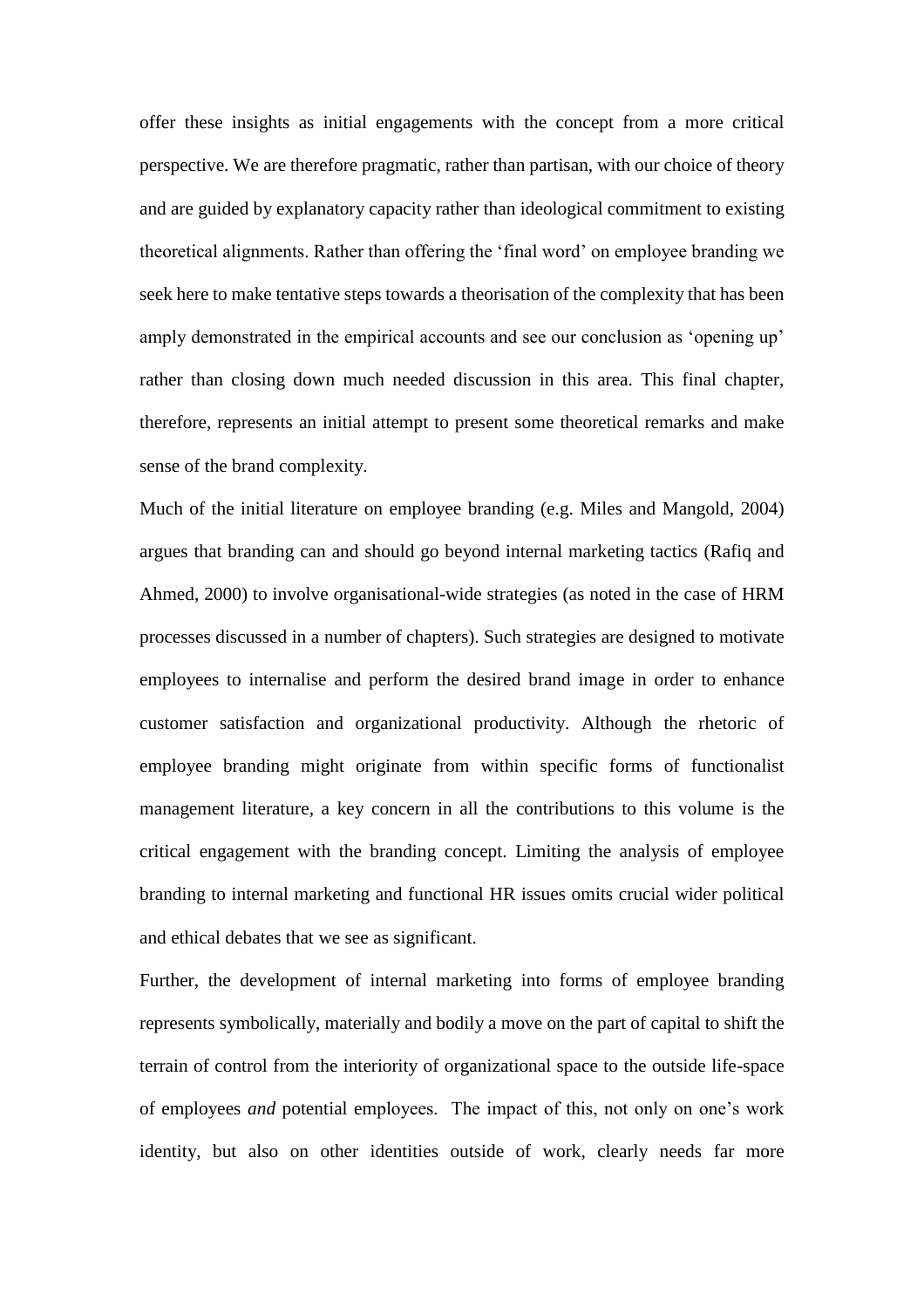consideration and connects vividly to what some authors (e.g. Willmott, 2010) call the 'unseen' side of the production process, where user-customers and user-employees actively participate equally in the building and erosion of brand equity.

On the surface employee branding might be seen as a largely benevolent practice, which, in attempting to improve organizational performance, works to humanise employment relations. The unitarist logic behind this thinking; that happy workers will ultimately engender happy customers, finds little support in the work presented here, either in the voice of the authors, or in the voices of the participants represented in the case studies. Thus, we feel that it might be more instructive to consider alternative conceptions and to move away from functional or practitioner orientated literatures to explore some of the organizational-theoretic constructs intertwined with employee branding processes in order to better understand its dynamics and political implications. It is to this that we now turn in the following subsections.

#### *Employee Branding and Organizational Culture*

Our theoretical starting point is to recognise that employee branding, as a relatively new concept, has a deep resonance with wider organizational constructs such as that of organizational culture, itself subject to intense practitioner adoption and academic critique and evaluation. Theoretically then, branding might be seen as yet another attempt to 'engineer' organizational culture in pursuit of a rather narrow set of corporate goals, thus fitting into a neo-liberal inspired attempt at the colonisation of worker identity in pursuit of accumulation. The 'culture debate' has had a significant impact on organizational practice, and has been both reflective and directive and employee branding may simply be the latest iteration of this practice. The trajectory of employee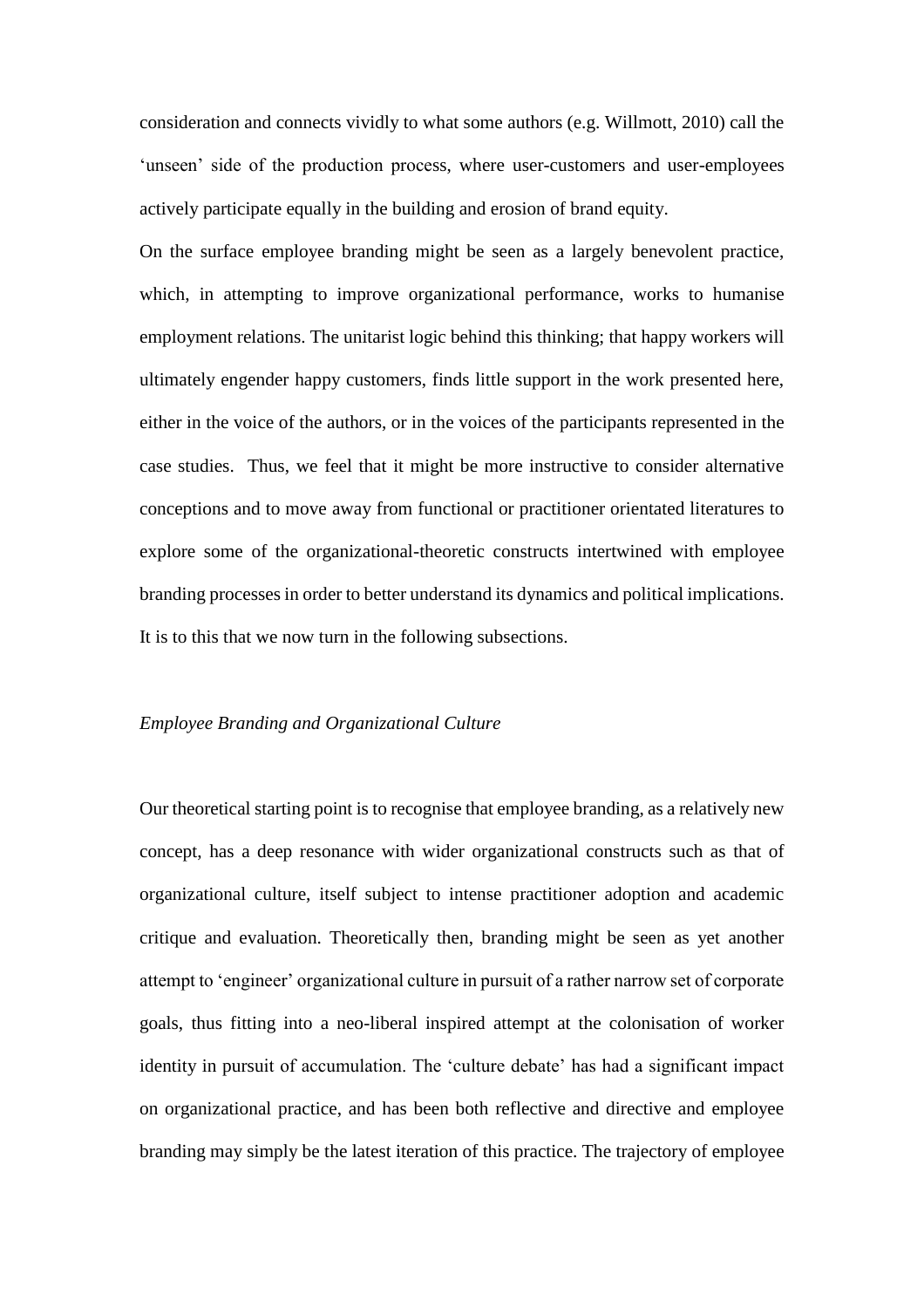branding, for example, shares similarities with the organizational culture literature, initial enthusiasm and adoption by leading people-focused organizations collapsing into growing scepticism, cynicism, and critical inquiry by management and organizational studies scholars and researchers. Culture, like branding, suggests the notion that organizations can and do design the interiority of the employment relationship through careful recruitment and selection, employee development, communication and ownership of corporate values (Ray, 1986; Priola and Hurrell, 2011) with given outcomes in mind. From within the so-called 'culture-as-control' perspective, employee branding can be seen as yet another way to manipulate the workforce in order to achieve organizational goals. As the chapters here demonstrate, branding, like organisational culture, certainly exerts influence on organisational members in that the beliefs and values they project work to shape employees' behaviour in specific ways; it is evident that some ways of being are 'legitimised' through the brand, whilst those that are not compatible with organizational brands are de-legitimised. This can be seen for example in the 'brand fit' recruitment practices discussed by Hurrell and Scholarios in this volume. It is also clear that, to various degrees, notions of brand are internalised and often misrecognised as something other than overt management strategies (see Ray, 1986). However, the assumption that such conceptions can be uniformly applied and relied upon remains contested and has its limits evidenced by examples in the work presented here. This is also supported by the wider, vigorous debate surrounding the possibility of cultural engineering, with many authors suggesting that organizational culture 'by design' is, in fact, an impossibility in any meaningful sense (see Sinclair, 1991; Muzio et al., 2007). Employees can and will deploy their own 'readings' of organizational attempts at branding. In the case studies presented here this is reflected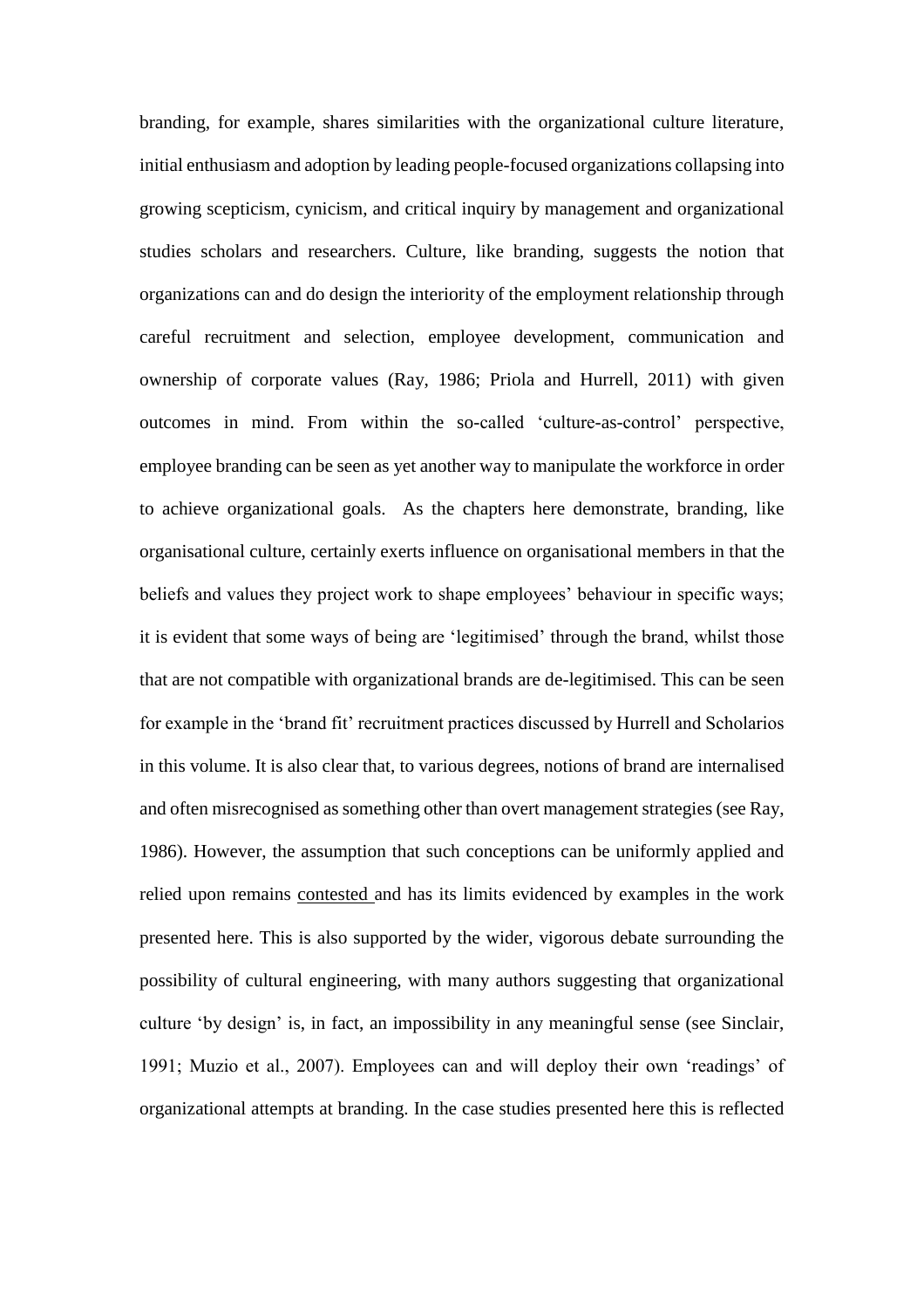in the wide ranging use of the term (re)appropriation to understand and unpack the employee branding process (see especially the chapter by Tarnovskaya).

Despite this, we think that the debate that surrounds employee branding – rather than being abandoned in the face of the post organizational culture debate – has instead, much to learn from this discussion. In this sense it might be instructive to think about employee branding as a process of *becoming*, itself a performative act of production and consumption carried out in organizational and social flux. Thus, although the employee branding concept might be flawed intellectually and practically, its continued and growing use warrants further attention. Seen from this perspective, the notion that idealized conceptions of brands could ever be transferred unproblematically to employee performances is rendered fictive, yet its practice, and wide interest among practitioners, demands further explanation. Moving the debate away from the assumption that branding can ever be an unproblematic and unidirectional practice is, on the basis of the work presented here, both necessary and desirable. The central issue therefore becomes the need to apprehend the function, however incomplete, that employee branding plays and what impact its attempted implementation has on the experience and management of working life.

Employee branding clearly goes beyond processes of internalisation of organizational values and behaviours (the aim of processes and interventions intended to create a strong corporate culture) in that it emphasises identification but also the representation of the brand outside the workplace as part of the employee's lifestyle and identity. Yet as we have noted, this cannot and should not be read as an uncomplicated process. Whilst we recognise that employee identities, both within and without work, will be influenced by employee branding activities, we also see its implementation as problematic in that it cannot result in a unified and unidirectional practice enacted by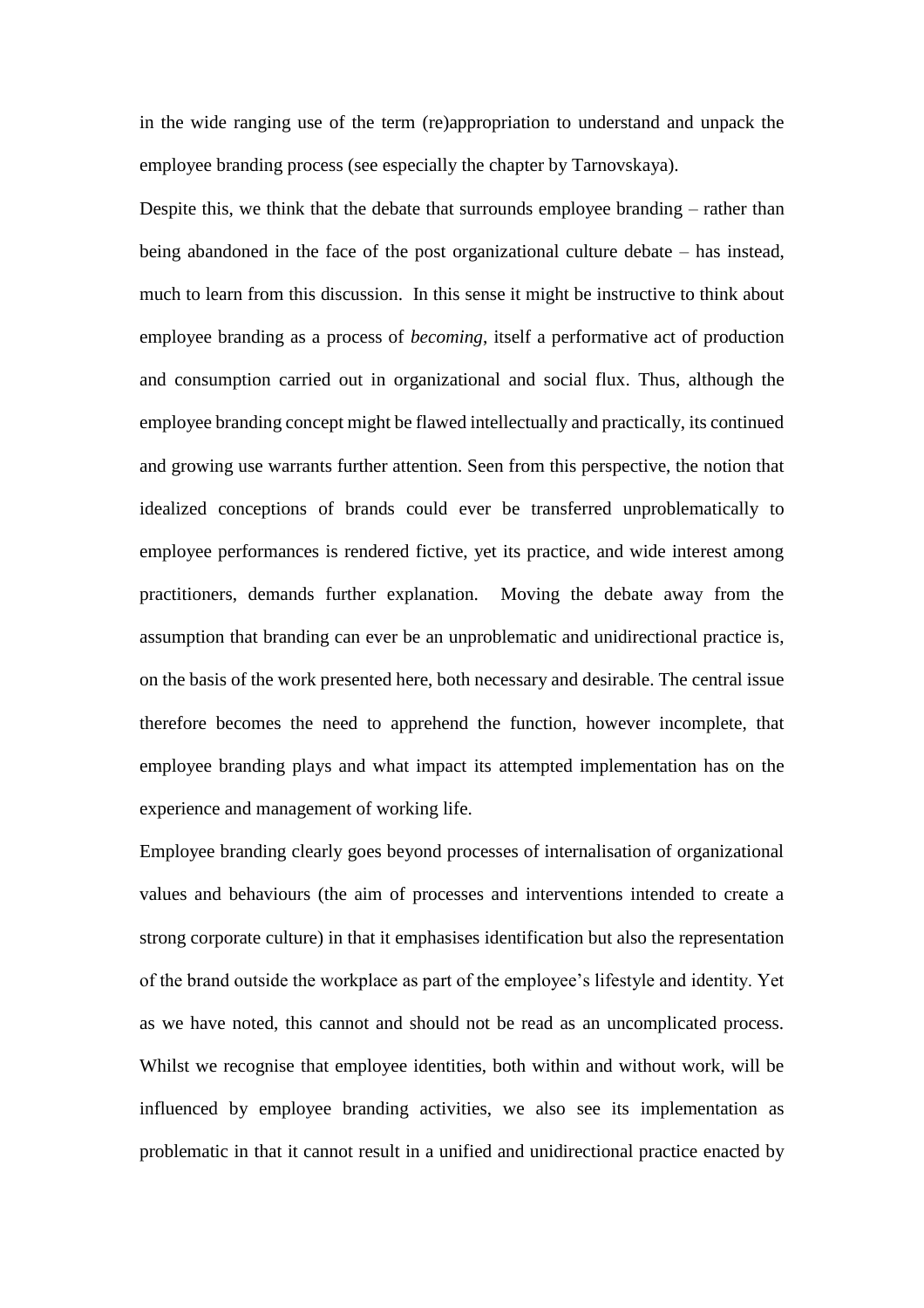all organizational members in a similar manner. See for example the 'polysemic brand readings' in Bennett and Buchanan-Oliver's chapter and the two almost diametrically opposed readings of the brand by IKEA employees in Tarnovskaya's chapter. As with many organizational interventions, processes of employee branding are developed within a specific organizational milieu, which will necessarily influence both design and implementation. Equally, processes of branding are always conditional, contingent and open to interpretation and negotiation (whether deliberate or unwitting) between various organizational actors. Employee interpretations of branding processes may lead to ambiguity but also to ruptures and resistance, as evidenced by some of the work included in this text.

It is perhaps employees' capacity for resistance, which many of the chapters here draw specific attention to, where employee branding may most easily be turned against its architects (see in particular chapter by Russell). Workplace resistance, as a form of misbehaviour at its most basic level, has been defined as '*counter-productive activity'*  (Thompson and Ackroyd, 1995 and 1999) and it is clear that the brand offers employers (and customers) an important and effective resource to leverage their interests against those of the organization. Employee resistance is also intimately connected with employee identity and the *'appropriation of identity'* (ibid) remains a key dimension in which the conflict between Capital and Labour is played out. In an era where notions of 'identity performance' are so clearly articulated by organizations as central to their success, it is little wonder that savvy customers and employees can and do work to subvert this process in innovative and highly effective ways for a variety of ends.

At the heart of the control/resistance dialectic lies the concept of agency and this emerges in the empirical work presented in a number of chapters which highlight how branding (power) and resistance operate at multiple levels resulting in dispersed and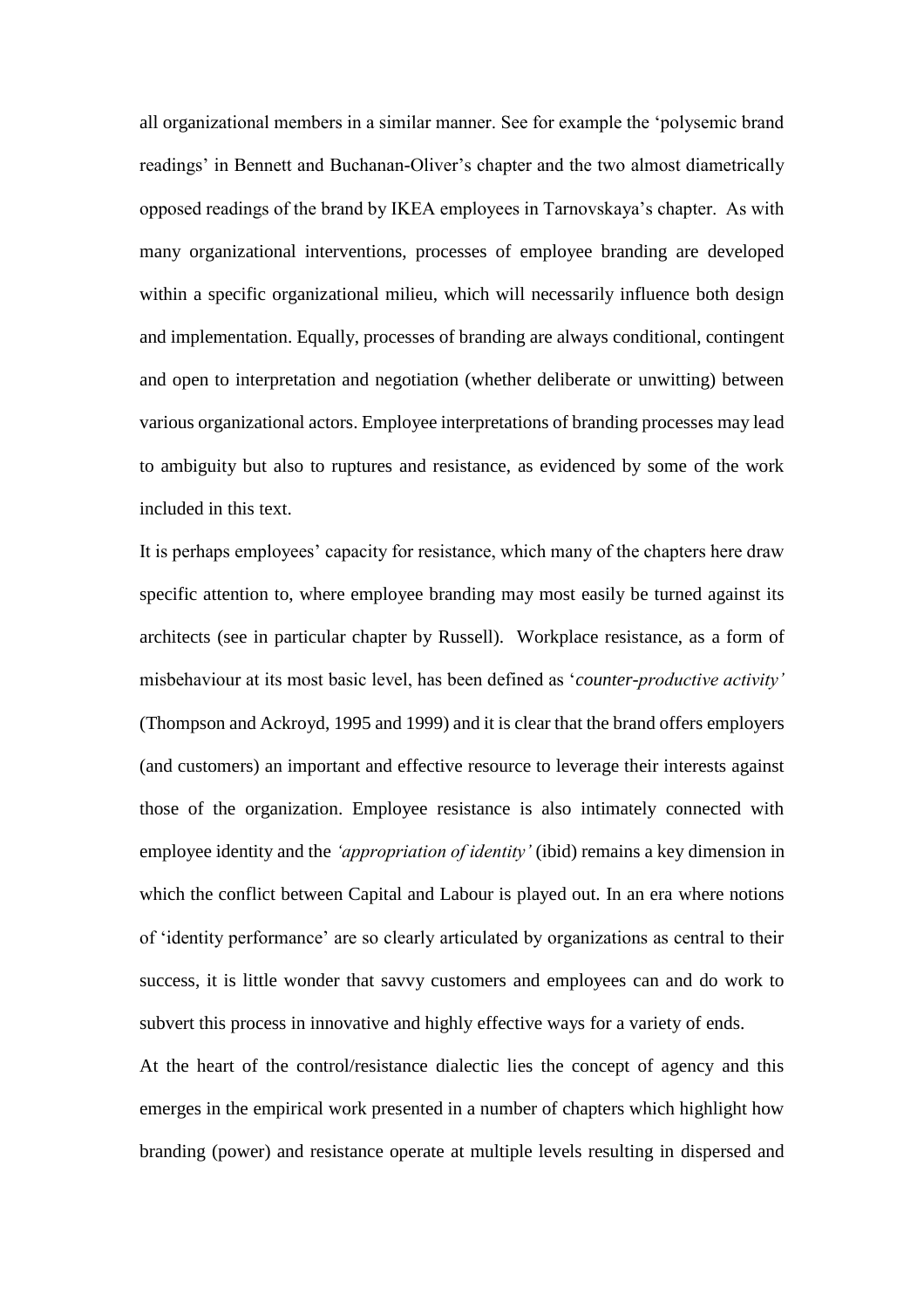varied modalities of accommodation and struggle (as clearly illustrated in Cushen's chapter). The benefit of a collection of ethnographic work such as this, resides in the fact that, whilst aiming at making sense of the complex social processes that structure employee branding in organisations, it also provides space for variety of voices and experiences that question the orthodox control-resistance duality. Whilst the contributions in this volume do not attempt to reconcile debates on structure and agency in labour relations, on a theoretical level<sup>1</sup>, they do provide evidence of multiplicity and inconsistency in the practices of labour relations challenging not only functionalist and bourgeois analysis of workplace relations but also more traditional (orthodox) labour process theorizations. Therefore whilst we can be confident that branding is important and does have an impact on people at work, this must be tempered to acknowledge that the influence played by branding activities on employees' positioning in relation to their work is only ever in process and never unproblematic. Moreover, while rejecting the individualism and voluntarism of functionalist perspectives, the work presented here supports the view that as 'agents' (albeit in an asymmetrical relation), employees have the potential to embrace their organization's expressed brand values but also to resist them and re-articulate them for their own ends. This re-articulation might reside in the habitual, everyday individual responses to employee branding but equally it might be the result of deliberate organised attempts to re-articulate the brand for purposive ends. This is reflected in the chapter by Simms in this volume where trade union organisers deploy brand narratives in the service of union recruitment and organising.

#### *Employees as Cultural Carries*

 $\overline{a}$ 

 $1$  For a theoretical discussion of subjectivity and the labour process theory see O'Doherty and Willmott's 2001 article in *Sociology*, 35(2), 457-476.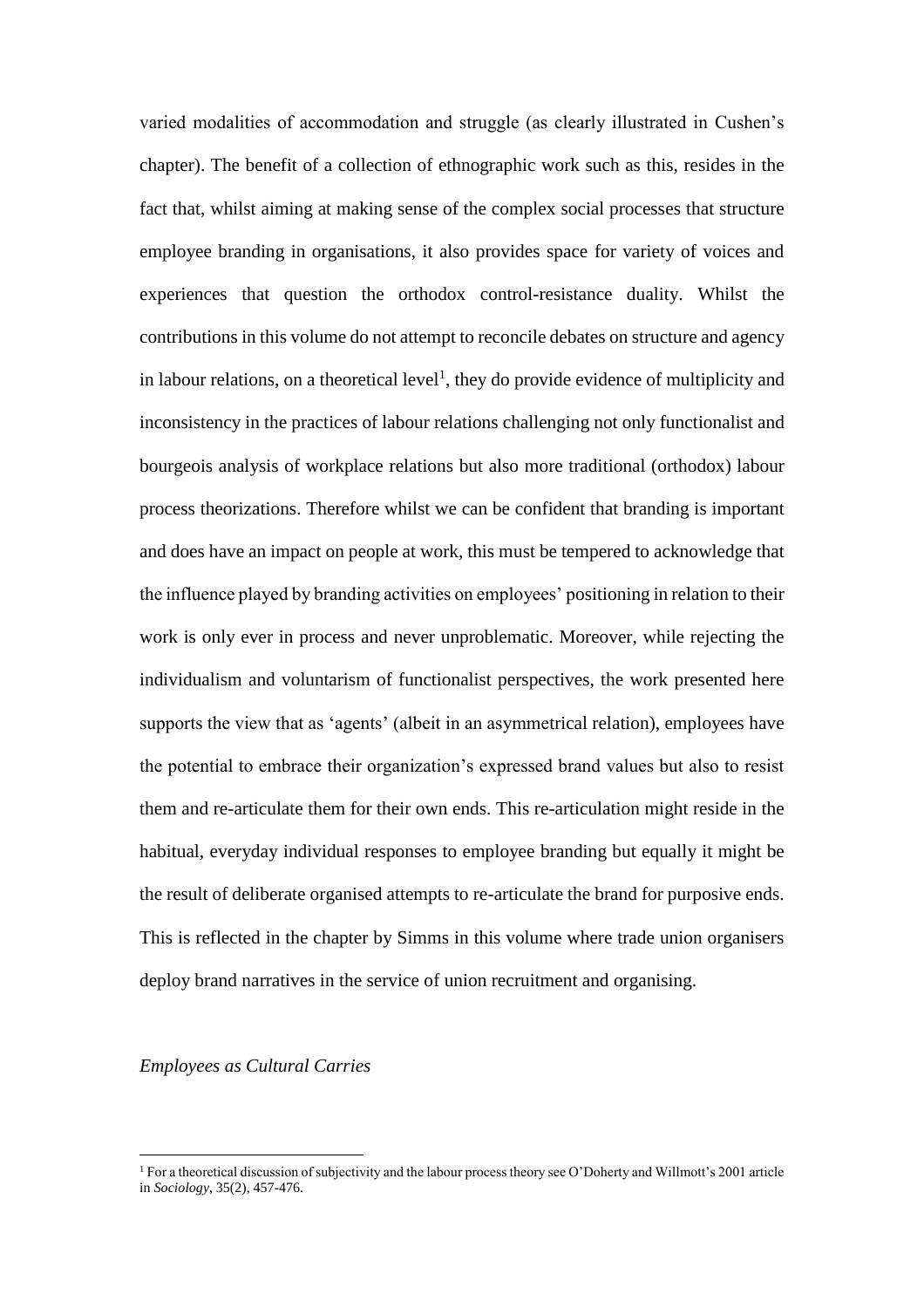An alternative perspective that could be taken in theorising the concept of employee branding might see employees as 'cultural carries' of the brand image (see Cultural Intermediaries in the literature cf. Negus, 2002, Nixon, 2002); required to deploy a wide arsenal of actions, meanings and symbols to demonstrate the consumption of organizational products. So for example, the retail worker who wears the clothes that she sells embodies the image of an idealised customer giving customers a 'lived example' of the product in use (Pettinger, 2004). The emphasis on employees as cultural carries is often represented in the practitioner literature (e.g. Hemp, 2002; Walker, 2002) as key to achieving excellence, not only in customer service, but also in customer-employee relations. In assessing and theorising this practitioner-oriented perspective, the work of Bourdieu (1984), and specifically the notion of 'cultural intermediates', is significant. Bourdieu applies the term to those groups of workers involved in the provision of symbolic services or products (see also Nixon and du Gay, 2002) and the concept is further explored by Negus (2002) and McRobbie (2002) who, in investigating the position and status of cultural intermediaries, focus on questions of cultural and social change within the service economy. Negus (2002) advocates the importance of understanding cultural intermediaries in today's economy, emphasising the significance of these workers and their structural location '*in-between*' production and consumption. Intermediaries are engaged in developing a point of connection between production and consumption, shaping use values and exchange values and managing how these values are connected to people's lives by forging a sense of identification and desire between the product or service and the consumer. Ultimately however they are, of course, unable to bridge the distance between production and consumption and merely succeed in reproducing it, '*offering the illusion of the link rather than its material representation'* (ibid p.509). Bourdieu uses the terminology for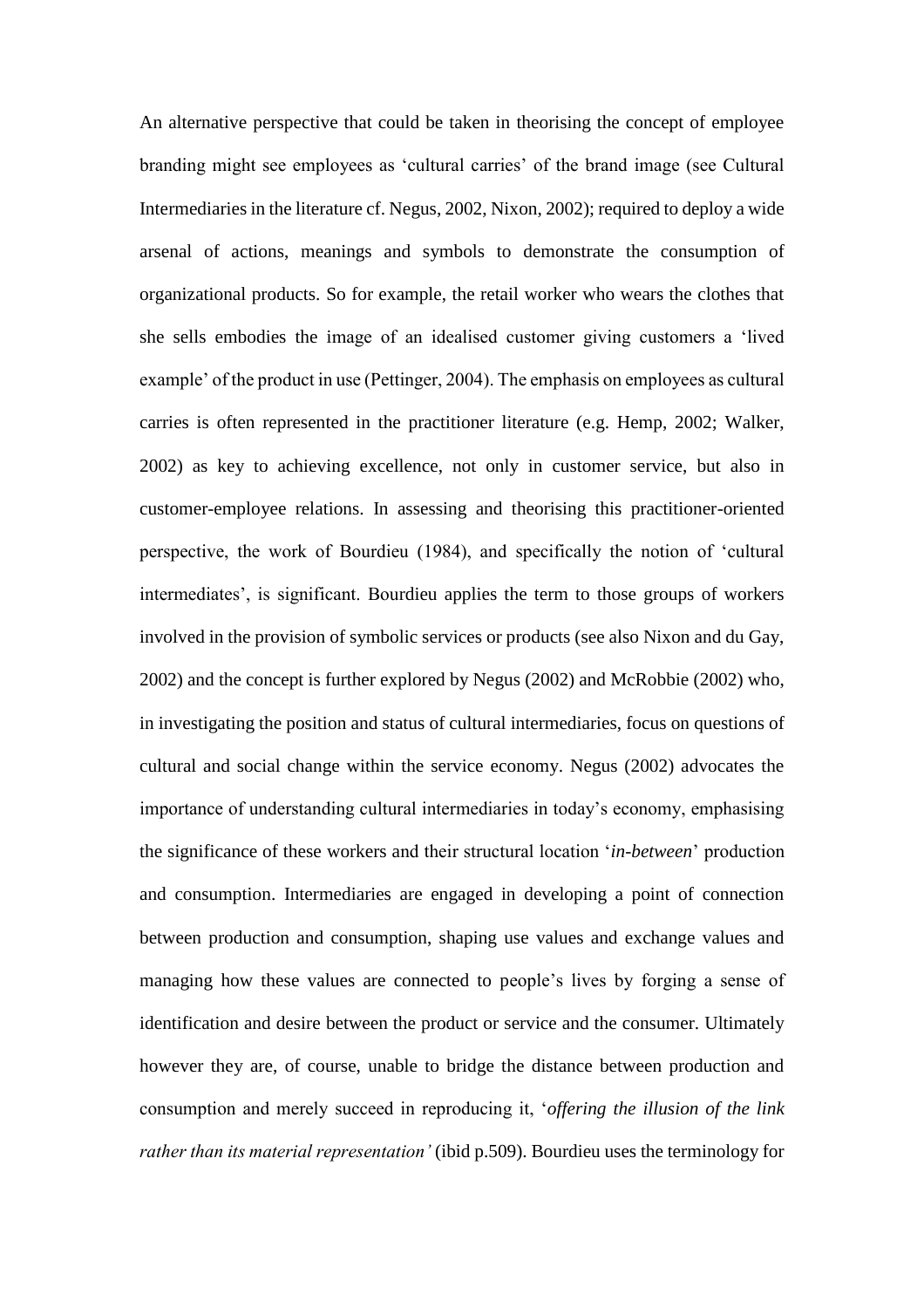restricted categories of workers with a specific class connotation: 'the new petite bourgeoisie', made up of workers involved in sales, marketing, fashion, public relations, advertising and other areas of work concerned with presentation and representation. Negus, however, extends its use moving away from the specific class position implied by Bourdieu and in this wider sense, the term and its conceptual apparatus, is clearly of value in the discussion of the dynamics of employee branding. Seen from this perspective, and returning to our opening remarks, employees are invited to bring more of *themselves* into the workplace not out of humane benevolence but because organizations consider those 'selves' to have specific value in the accumulation process, thus contributing to the generation of surplus for the organization. These selves are closely scrutinized for their 'brand fit' and in such cases the brand operates to govern subjective norms. Hurrell and Scolarios' chapter provides a fine-grained analysis of this governance in action. In their hotel case studies those that are invited in are described as having 'polish'. We should be left in no doubt that not everyone is welcome to bring their selves into the workplace; the act of invitation invokes the knowing discrimination of the host who compiles the 'guest list' and the unknowing embarrassment and shame of those refused entry. Indeed, in this vein, Edwards and Kelan complete the volume by demonstrating concern at the likely incompatibility of employer branding and its anti-inclusive foundations and diversity management.

The application of the concept of (cultural) intermediaries to employee branding turns upon an understanding of the process(es) of branding as a transmission mechanism, wherein intermediaries effectively communicate ideas about the organization and its product to a wide audience including potential employees and customers through emotions, aspirations and bodily dispositions. A number of chapters in this text provide good examples of this in practice and this is further illustrated by the number of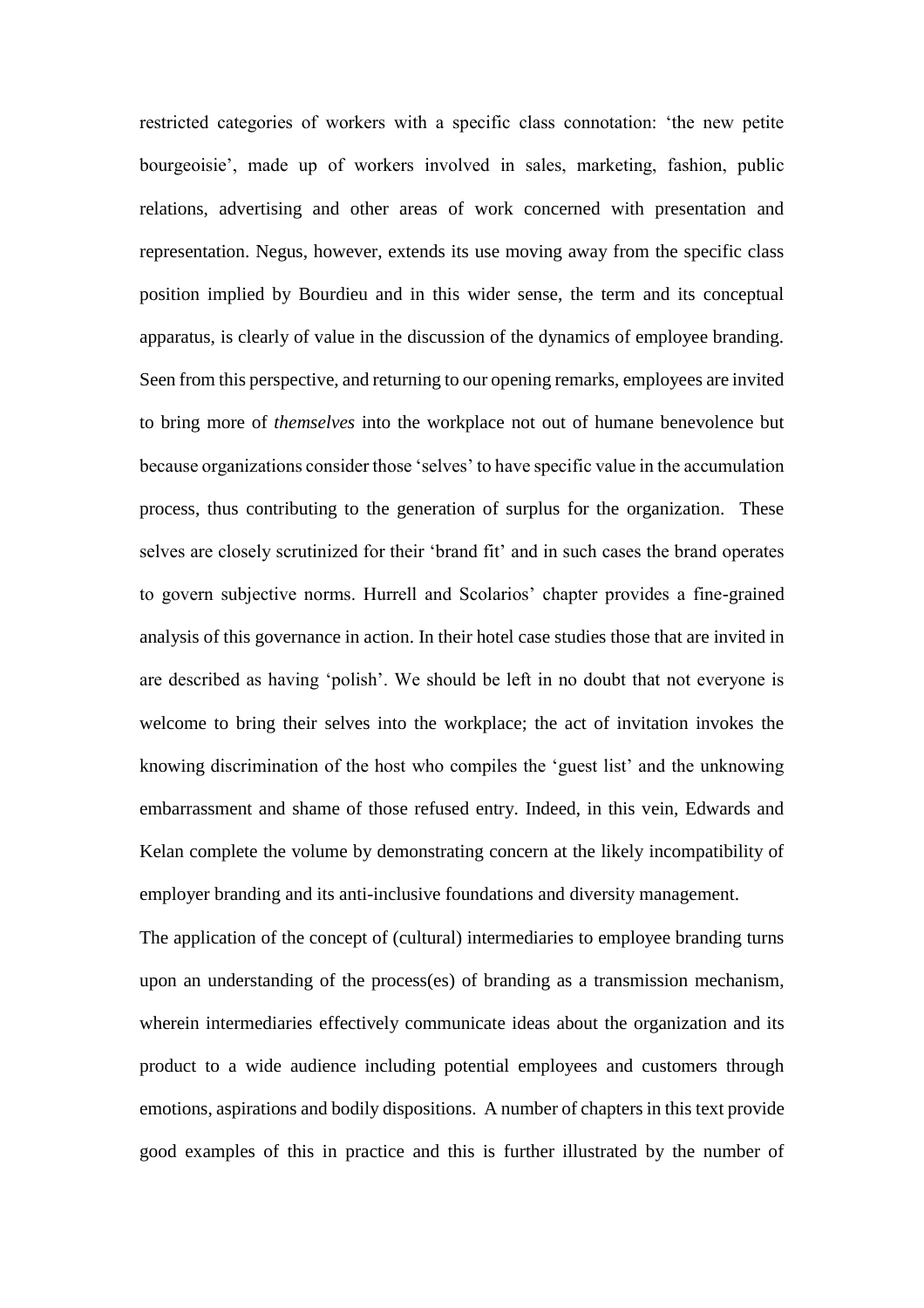employees who are required to 'Tweet' or 'Blog' at work to reproduce the brand norms and values in a public arena (see for example Taylor and Land's Ethico employees in this volume). Employees as intermediaries, thus, contribute to value creation (in terms of both brand value and equity) of the product or service with their unwaged labour in the same way as user-consumers participate brand value co-creation through their public and communal use of the brand (Willmott, 2010). Employee branding, thus, augments the traditional circuit of capital accumulation; employees are summoned to buy into symbolic representations of organizational values, as a precursor to the *production* of organizational capital, through performance for a commercial audience. 'Living the brand' consequently becomes a prerequisite for the *consumption* of capital reconfigured as *meaning.* Placing the employee, rather than the product, at the fulcrum of the production and consumption relation may, as Land and Taylor illustrate, have precarious organizational consequences.

#### *Employee Brand as Organizational Putty*

Existing studies of the experience of work, especially service work, from both an employer and customer perspective have drawn attention to the contradictions and tensions that are characteristic of the forms. Most typically and prosaically these tend to be played out in the tension between fulfilling quality based objectives, often expressed in terms of customer service, whilst at the same time fulfilling the quantitative goals of organizations usually formulated as numerical targets (Taylor and Bain, 1999). Symptomatic of a much deeper structural antagonism, the unattainable goal of balancing irreconcilable objectives is something with which many practitioners and employees will doubtless identify. From an organizational perspective, although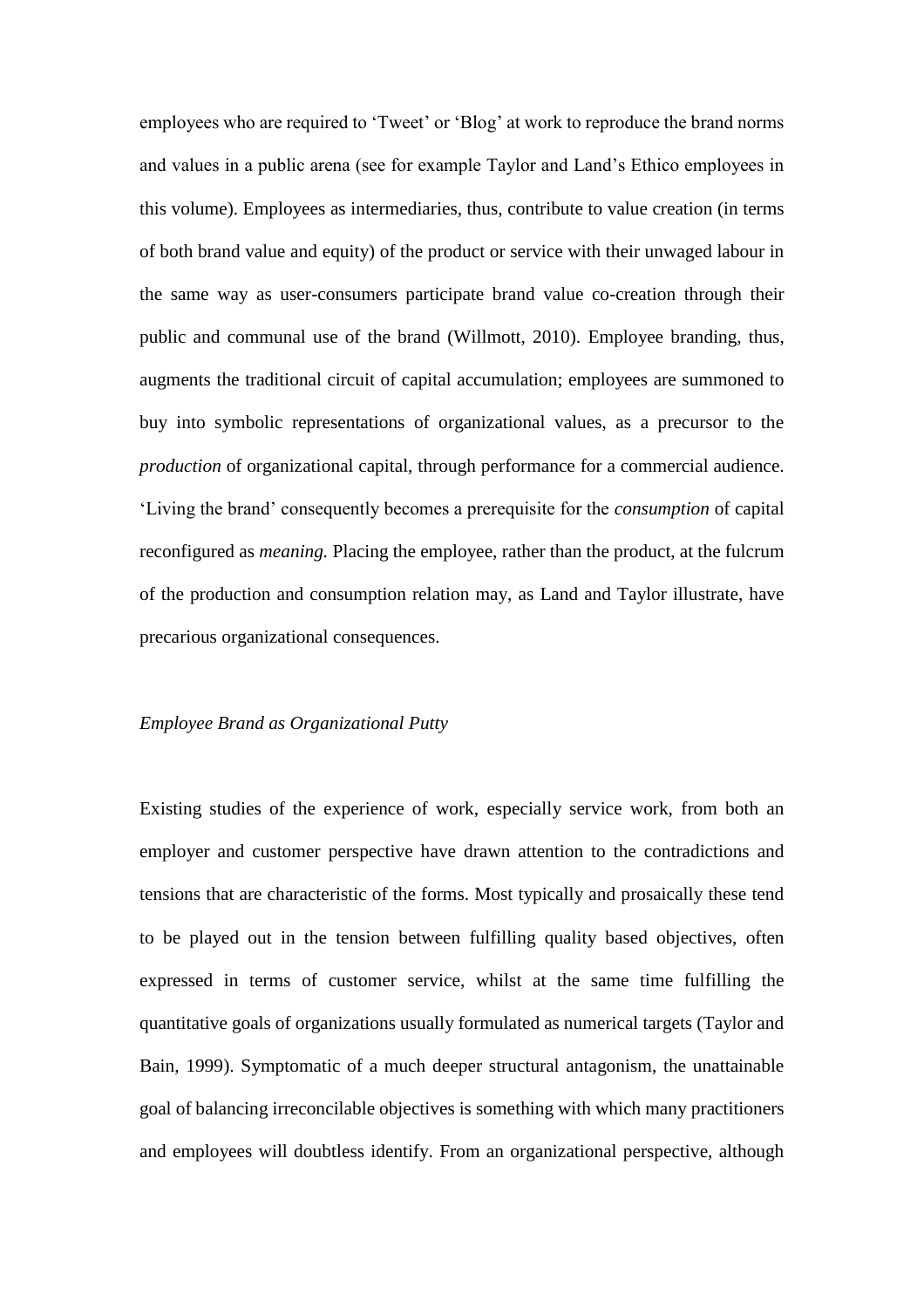attainment of both objectives is specified as a service or product offering, too strict adherence to these ideals, and the corresponding insistence on simultaneous achievement of both quality and quantity for example, can lead to moribund and catastrophic organizational outcomes. It is in this sense that some authors have argued that contemporary organizations, which appear to promise 'everything to all', require spaces of negotiation where meanings are malleable and ambiguous. Such spaces allow slippage between objectives without fear that failure will puncture the foundational logic, or the continued survival, of their space within the organization (Kelemen and Rumens, 2008). Seen from this perspective, the complexity and ambiguity of branding in practice may provide space for service and product promises to be pursued, but not met. In short, the employee brand in essence provides a narrative 'cover' for noncompliance and failure. A version of the style versus substance debate, employee branding seen from this perspective acts as a narrative that works to cushion the blow of non-performance. For example, organizational targets and pledges that are not met are made good by the conduct and style of employee performances in pursuit of those goals. The material reality that the promised goals are structurally unobtainable, a functional feature of the dominant logics of capital, may be lost on customers as they gaze anaesthetised by the spectacle of aesthetic display performed, more often than not, by those at the bottom of organizational hierarchies. Indeed, as Klein (2000: 22) observes there is a sinister element of 'collective hallucination' engendered by such performances. The material reality of the situation, is of course, seldom lost on employees who are never far from brutal reminders that performance alone is no longer quite good enough. Moreover, in an environment that desires youth and novelty, the cultural capital that secures their employment location is likely to be ebbing away by the day. As a number of chapters in this volume point out, perhaps the most malevolent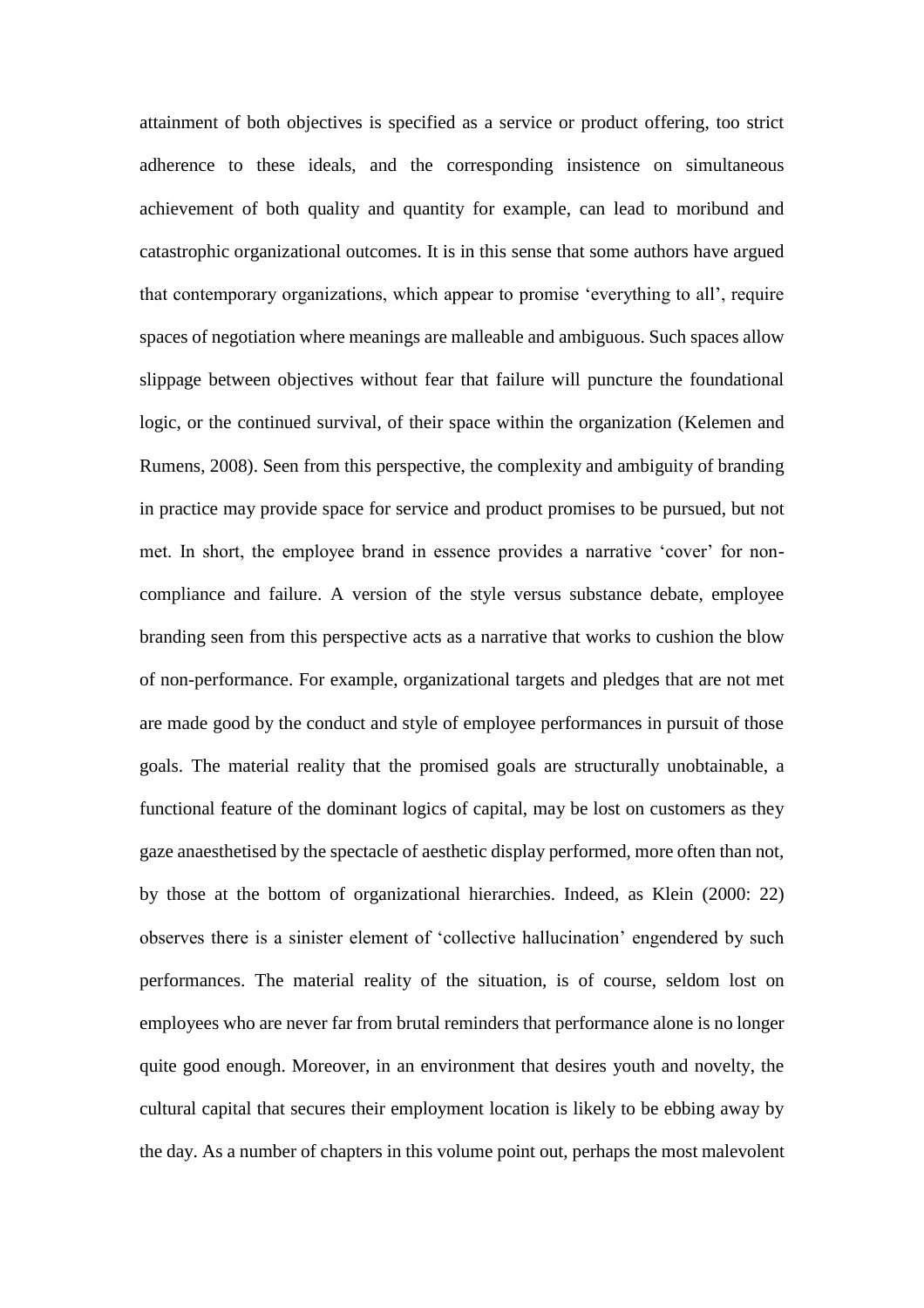aspect of employee branding lies in its promised solution to alienation whilst simultaneously leaving the underlying property relations untouched.

#### Looking Forward

In highlighting the key issues to emerge from the work presented in this volume, we have attempted to provide some theoretical directions that can be pursed to explore employee branding from a critical perspective. These ideas need further theoretical development and empirical investigation at a time when the idea of the brand has extended beyond the disarmingly simple notion of 'stamp of quality and authenticity' to represent a differentiation strategy for the corporation itself (Hatch and Schultz, 2003). As the values, vision and culture of organisations become the core of their unique selling proposition (Balmer, 2001), the role played by employees shifts dramatically from providers/sellers of labour to carries or intermediaries of such corporate values and visions. It is this crucial shift from product-brand to corporatebrand that has deeply enhanced the representation capital of the brand and the holders of that capital in wider social and economical spheres. The work presented here is a testimony of this shift as it is experienced and 'lived' within the workplace in a variety of organizations. Yet as evidenced by some of the work in this volume, employee branding, as a top down process of influence and change, often generates resistance, particularly when the values represented by the brand do not 'resonate with the tacit meanings and values that organization members hold and use' (Hatch and Schultz, 2003: 1049). Moreover, we argue that even when there is alignment between brand culture, corporate image and employee identity, as publicly enacted by 'branded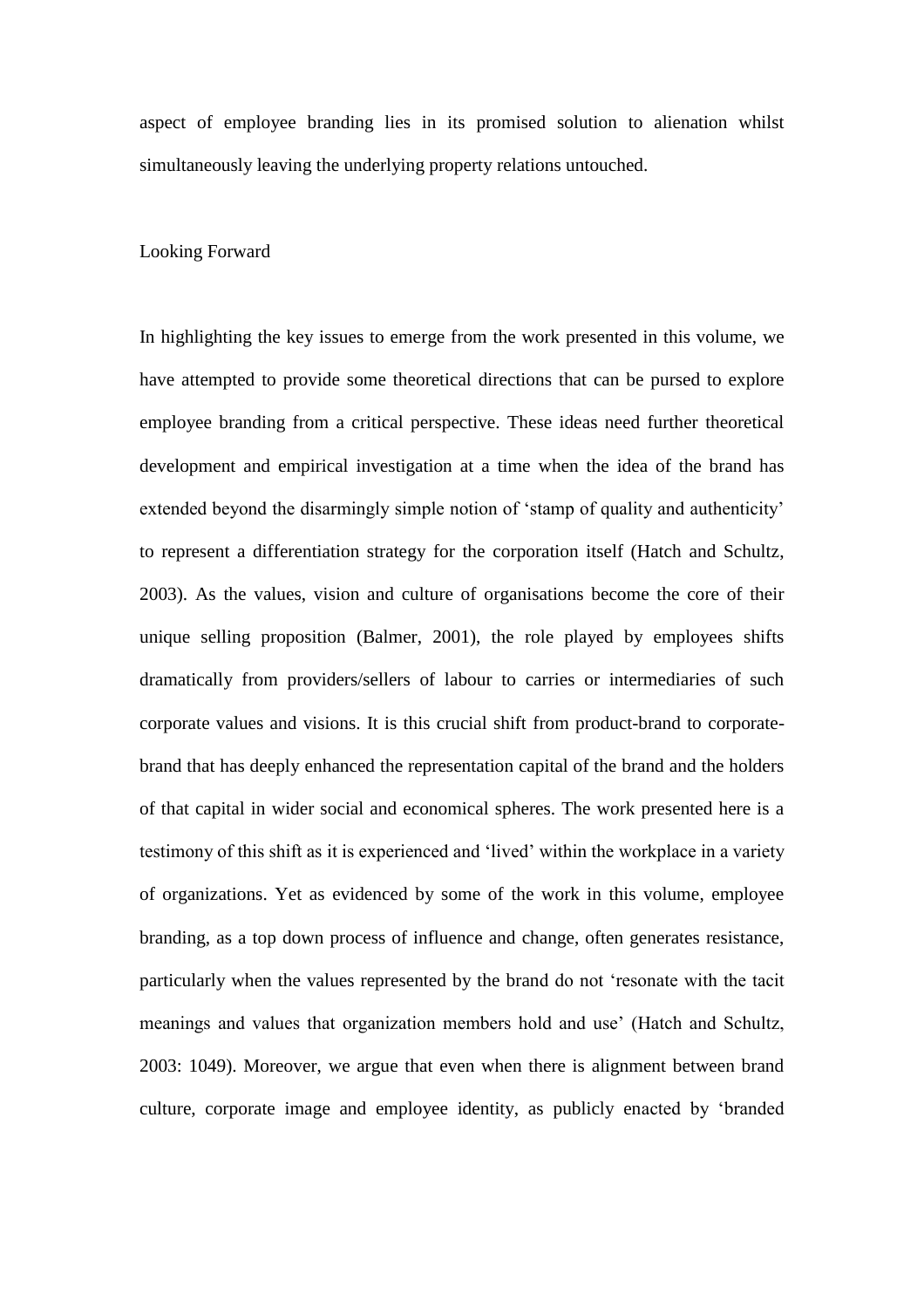employees', processes and experiences of employee branding are far from straightforward and still remain contested within and between workers, and managers. In closing we would like to re-connect our consideration of employee branding to contemporary experiences of work. What are the implications of these processes for the experience of work in the twenty first century? Are experiences of branded working conditions more likely to produce anxiety or reassurance? Are they likely to promote numbness and despair or inspiration and fulfilment amongst workers? In answering these questions we return to our opening themes of control and consent.

One might argue that the brand embodies a *new form* of domination and control, one levied at the individual capacity for self governance, one which calls forth the enterprising subject so central to Neo-liberal forms of capitalist reproduction (Rose, 1992). Here the brand appeals to individual freedom to act while simultaneously capturing that action in the pursuit of capital accumulation. The brand has been posited as a new form of informational capital (Arvidsson 2006) within capital accumulation. The circulation of this capital is facilitated by the advent of the knowledge economy where the ability to perform and reproduce certain modes of communication are essential, be these emotional, aesthetic or symbolic in form and content. Indeed it is the very weightlessness, virtuality and immateriality of the brand which allows it to travel so far, so fast and so often unseen. In many cases its effects most often pass silently and unrecognised through the workplace. Its ability to direct attention away from the material dimensions of hard and dirty work, whilst at the same time putting the individual to work in its service, might be seen as pernicious indeed. In addition, such lack of substance reflected in the immaterial and ephemeral dimensions of the brand may well not be enough to offer workers reassurance, inspiration and a sense of fulfilment but rather work to promote anxiety over never quite perfectly produced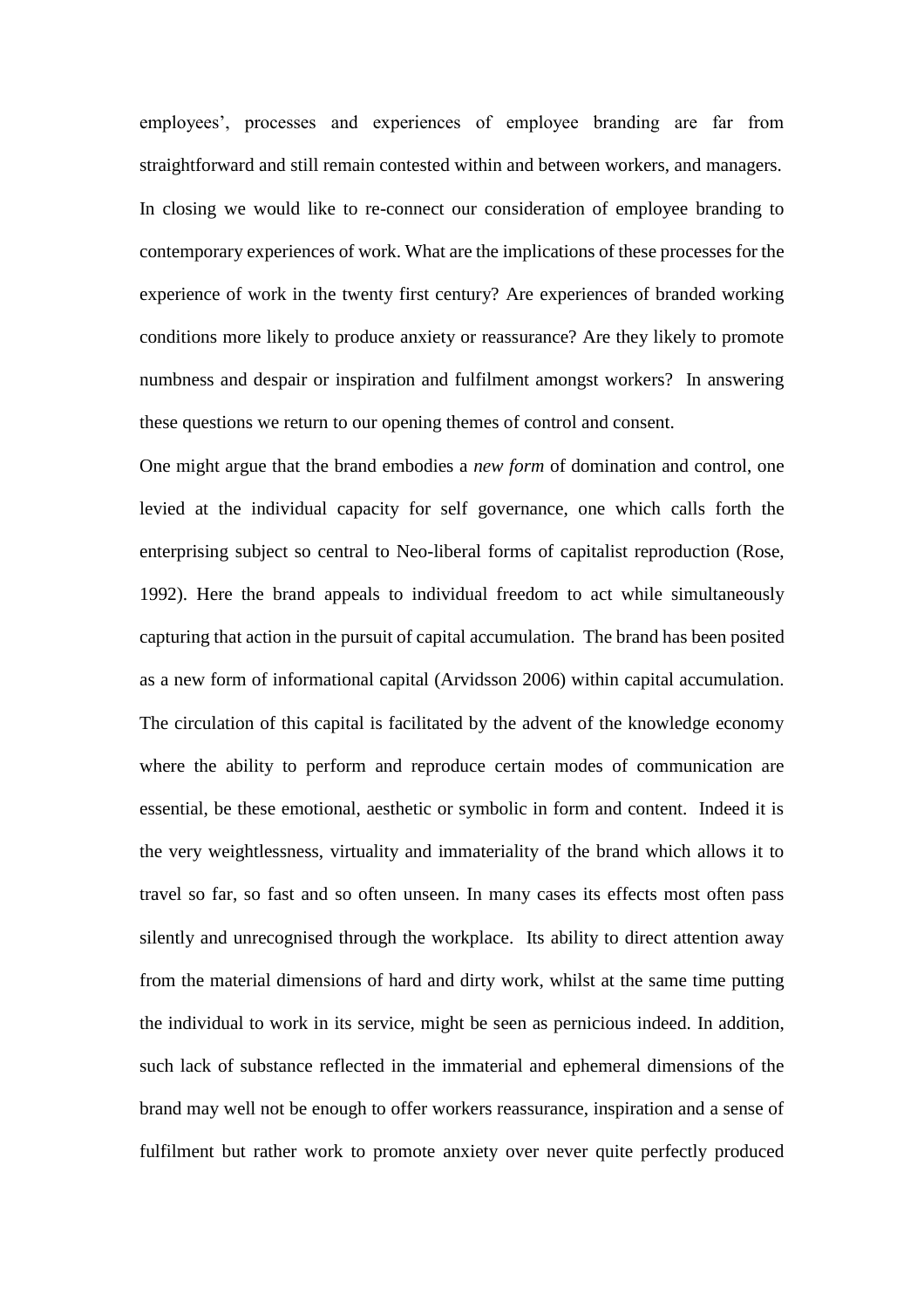performances and communicative displays. If we lift the lid on the slick and shiny branded world, the same old social relations of production are revealed, where control over labour remains a stark divider between the haves and have nots. This element in the circuit of capital not only reveals the labour processes, previously hidden behind factory doors, but reminds us that the very act of such display has become central to the process of value creation itself. Correspondingly, such performances are often both tightly controlled and celebrative of a narrow set of class, race and gender norms in their promotion of specific communicative, bodily and aesthetic dispositions. Thus, while the brand offers a promise of the freedom to 'be yourself' in the workplace, this promise is never quite delivered, not least because at its heart, the brand requires the suppression of individuality to function fully.

Taking a less dystopic perspective, and turning to the theme of consent, the brand cannot travel and grow without the complicity and consent of employees, consumers and managers. Because the brand only exists in the minds of these constituencies and because it is predicated on a shared terrain of meaning we might argue that individuals are, to some degree, responsible for their own enchantment and thus entrapment hold a key stake in the brand and offer potential for its transformation. The ways in which this shared terrain of meaning encompasses the context of work, as much as it does the context of consumption, inscribes the production of value in its dual functions, as symbolic value for employees and customers, and as value that can be translated into accumulation (as brand value) for the organization. In a time when the corporate brand is often what distinguishes one organization from another, it is not a surprise that what is being attempted through the various employment practices documented here is the accomplishment of a 'corporate identity' to uniformly represent the brand to the outside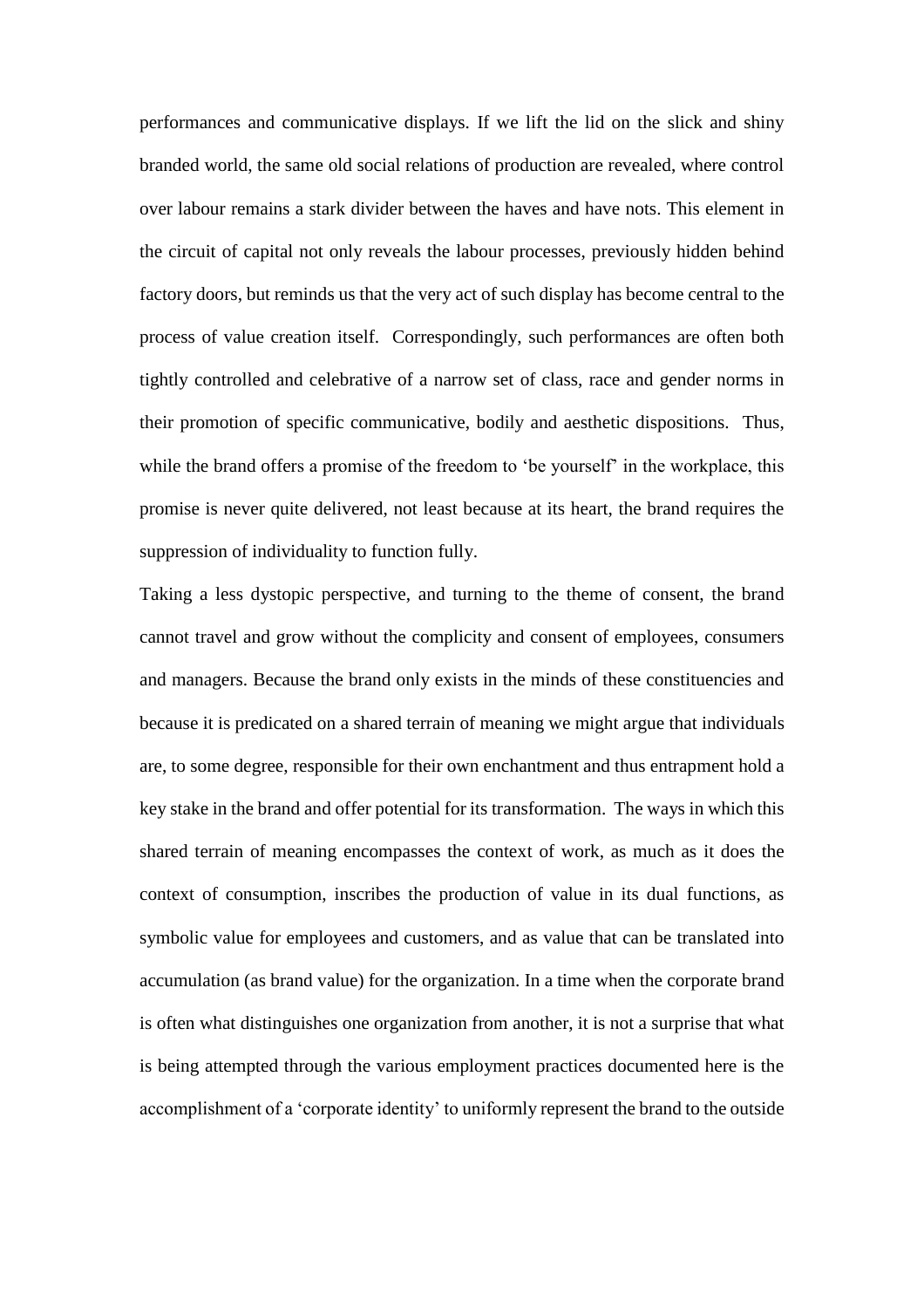world and, in essence, to further build the brand's equity and to pursue accumulation by other means.

This volume offers an analysis of how organisations can and do mobilise employees to further build their brand equity whilst acknowledging how this is experienced by employees. The chapters provide a detailed and nuanced account which shows that the branding process is always complex, conflictual and contradictory to further remind us that the mutability of employee subjectivity is always, at heart, the shifting sands upon which branded empires are built.

#### References

Arvidsson, A. (2006) *Brands: Meaning and value in media culture*, Routledge: Oxford.

Balmer, J.M.T. (2001) The three virtues and seven deadly sins of corporate brand management, *Journal of General Management*, 27(1), 1-17.

Bourdieu, P. (1984) *Distinction. A Social Critique of the Judgement of Taste*. London: Routledge.

Hatch, M.J. and Schultz, M. (2003) Bringing the corporation into corporate branding. *European Journal of Marketing*, 37(7/8), 1041-1064.

Hemp, P. (2002) My Week at the Ritz as a Room-service Waiter, *Harvard Business Review*, 80(6), 50-59.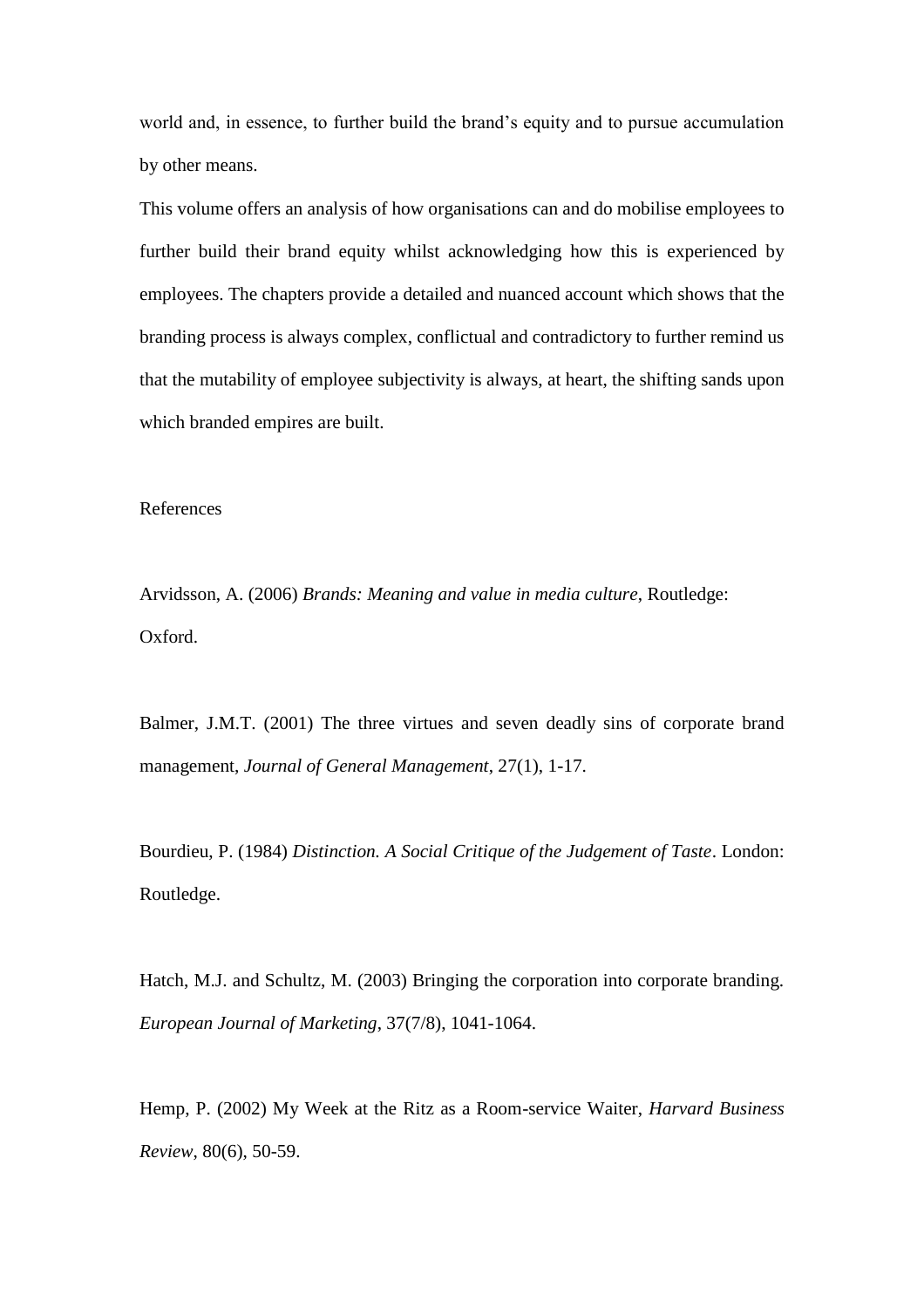Kelemen, M. and Rumens, N. (2008) *An Introduction to Critical Management Research.* London: Sage.

*Klein,* N. (2000) *No logo: taking aim at the brand bullies,* Knopf Canada: Toronto. McRobbie, A. (2002) Clubs to companies: Notes on the decline of political culture in the speeded up creative worlds. *Cultural Studies*, 16(4), 516-531.

Miles, S.J and Mangold, W.G. (2004), 'A Conceptualization of the Employee Branding Process' Journal of Relationship Marketing, 3 (2/3), 65-87.

Muzio, D., Ackroyd, S. & Chanlat J-F. (2007), 'Redirections in the Study of Expert Labour: Lawyers, Doctors and Business Consultants, in D. Muzio, S. Ackroyd and J-F. Chanlat, *Redirections in the Study of Expert Labour: Established Professions and new Expert Occupations*, Basingstoke: Palgrave Macmillan.

Negus, K. (2002) The work of cultural intermediaries and the enduring distance between production and consumption. *Cultural Studies*, 16(4), 501-515.

Nixon, S. and du Gay, P. (2002) 'Who Needs Cultural Intermediaries?' *Cultural Studies*, 16(4), 495-500.

Pettinger, L, (2004) [Brand culture and branded workers: service work and aesthetic](http://www.ingentaconnect.com/content/routledg/gcmc/2004/00000007/00000002/art00005)  [labour in fashion retail.](http://www.ingentaconnect.com/content/routledg/gcmc/2004/00000007/00000002/art00005) *Consumption, Markets and Culture*, 7(2), 165-184.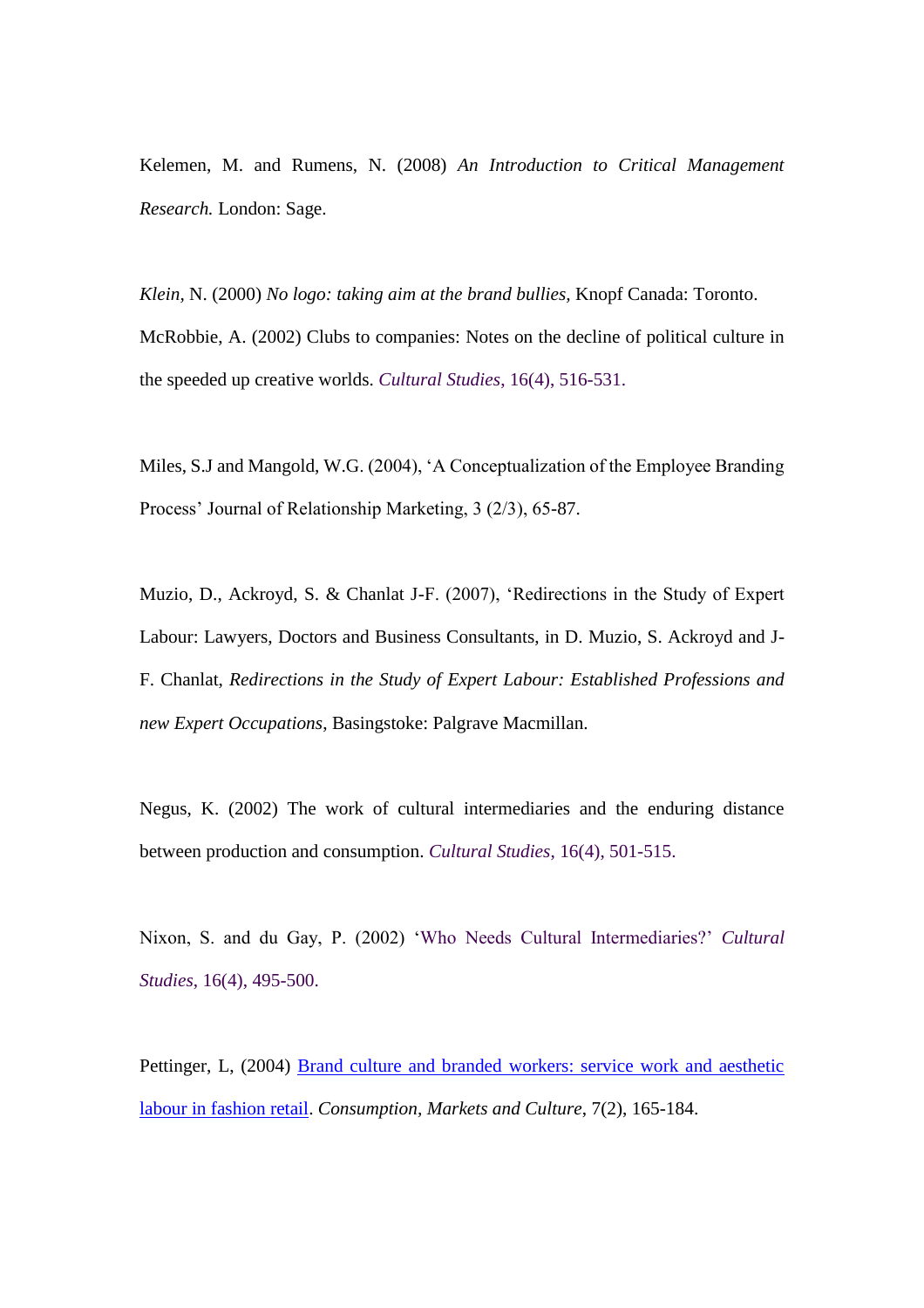Priola, V. and Hurrell, S. A. (2011), Organizational Culture and Change Management. In M. Butler and E. Rose (Eds), *Organisational Behaviour. An Introduction*. London: CIPD, 349-373.

Ray, C. A. (1986), 'Corporate Culture: The Last Frontier of Control?' *Journal of Management Studies,* 23(3), 287-297.

Rafiq, M. and Ahmed, P.K. (2000) "Advances in the internal marketing concept: definition, synthesis and extension", *Journal of Services Marketing*, 14(6), 449 – 462.

Rose, N. (1992) Governing the enterprising self, in P. Heelas and P. Morris (eds), The Values of the Enterprise Culture, London: Routledge, 141-164.

Sinclair, A. (1991) After excellence: Models of organisational culture for the public sector, *Australian Journal of Public Administration*, 50(3), 321-332.

Taylor, P. & Bain, P. (1999) "An assembly-line in the head": Work and employee relations in the call centre, *Industrial Relations Journal*, 30(2), 101-117.

Thompson, P. and Ackroyd, S. (1995) All is quite in the workplace front? A critique of recent trends in British industrial sociology, *Sociology*, 29, 610-33.

Thompson, P. and Ackroyd, S. (1999) *Organizational Misbehaviour*. Thousand Oaks, CA: Sage Publications